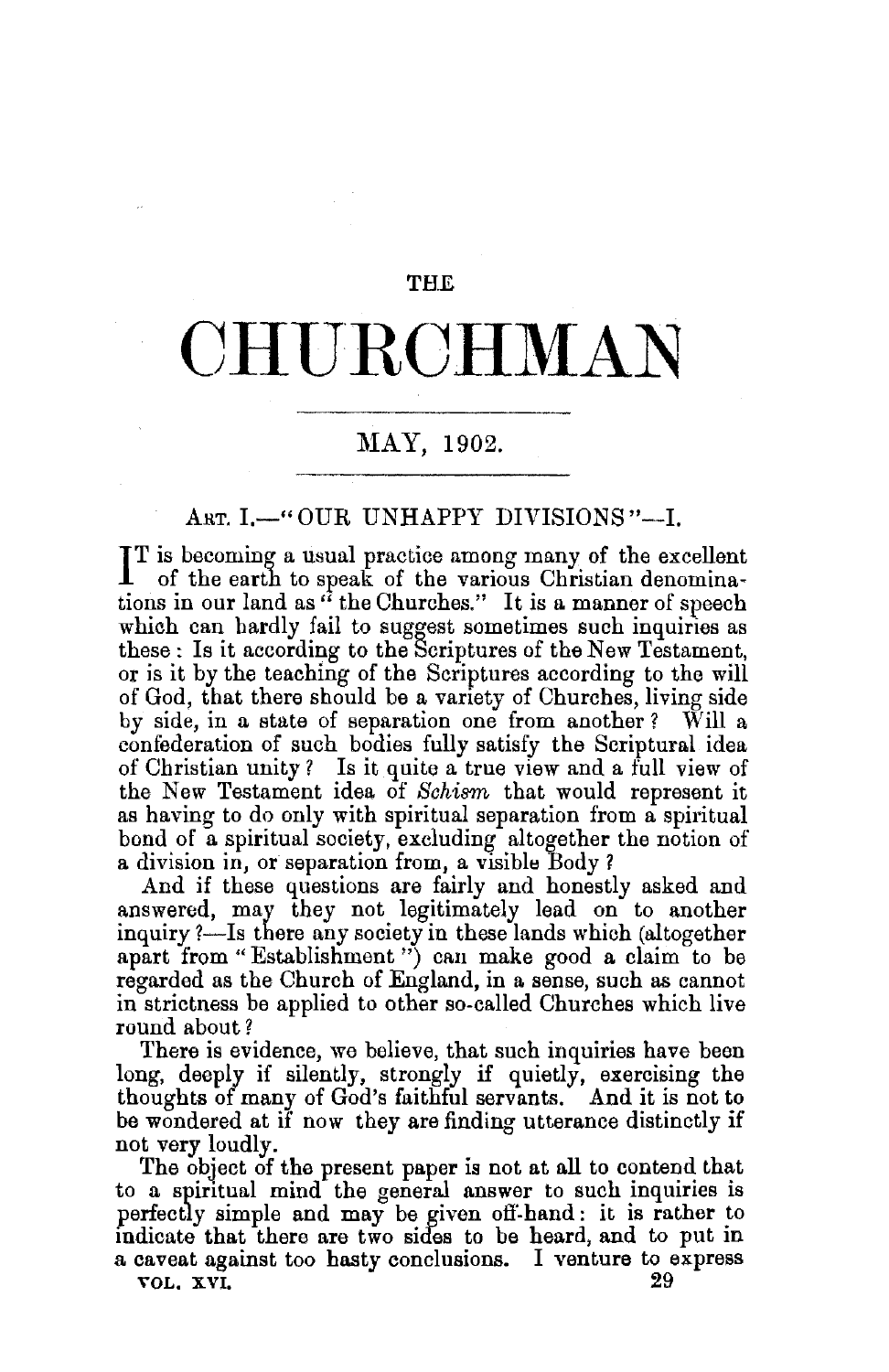the opinion that the matter is one on which all who love the Lord Jesus Christ in sincerity should be asked to suspend judgment for a while, and to wait upon the Lord in much prayer and supplication, that they may be guided by the Holy Spirit into a right judgment in all things pertaining to this very important subject.

Let me venture, at the outset, to ask to be allowed to recall attention to some extracts from a review which appeared in. the CHURCHMAN of July, 1887:

''If we take into view the facts made known to us in the Epistles of St. Ignatius and the writings of Iremeus, then, whatever interesting ques· question at all about the truth of the statement which the English Reformers have set in the Preface to our Ordinal : 'It is evident, unto all men diligently reading the Holy Scripture, and ancient authors, that from the Apostles' time there have been these orders of ministers in Christ's. Church : Bishops, Priests, and Deacons.'

"If only the Epistles of Ignatius, as printed by Bishop Lightfoot, are genuine .•• Episcopacy must have had fast hold of the Christian Church in the period closely or immediately following the Apostolic Age, and this most conspicuously in the parts especially connected with the closing years of the last of the Apostles.<br>"Yet let it not be supposed that the maintenance of this position re-

quires us to treat as aliens from the commonwealth of Israel all Christian Churches which are not under Episcopal regimen. We could heartily wish that an unbiassed examination of the arguments in favour of Episcopacy might lead many non-Episcopalian Christians to reconsider their position. Is it too much to hope that at some future time a modified Episcopate-an Episcopate less after the medizeval and more after the primitive type-an Episcopate with more of Episcopacy and less of prelacy-an Episcopate thoroughly true to the principles of the Reformation-may yet be a centre of union for those who are now so sensible ofdisunion?

"But meanwhile we feel assured that, even if it could be clearly shown that Episcopacy was distinctly and directly a Divine appointment, great allowances should be made for those who have bad to choose, or have been persuaded that they had to choose, between Episcopacy (with sinful terms of communion) and the truth of the Gospel. We may not, indeed,. make light of any Divine ordinance, but a sanctified common-sense which distinguishes between God's ordinance of mercy and God's ordinance of sacrifice will never fear rebuke from Him Who said, ' If ye bad known what that meaneth, I will have mercy and not sacrifice, ye would not have condemned the guiltless.' We feel sure it was wisely done, and we-<br>have no doubt that it was designedly done, done out of a spirit of Christian charity, that the Articles of the Church of England have not been made to say a word about Episcopacy in their definition of a Church or their teaching concerning ministering in the Congregation.<sup>1</sup> And ably

<sup>1</sup> "Hooker says : 'Although I see that certain Reformed Churchesthe Scottish especially and French-have not that which best agreeth with the Sacred Scripture-I mean the government that is by Bishops, inasmuch as both those Churches are fallen under a different kind of regimen; which to remedy it is for the one altogether too late, and too soon for the other during the present affliction and trouble; this their defect and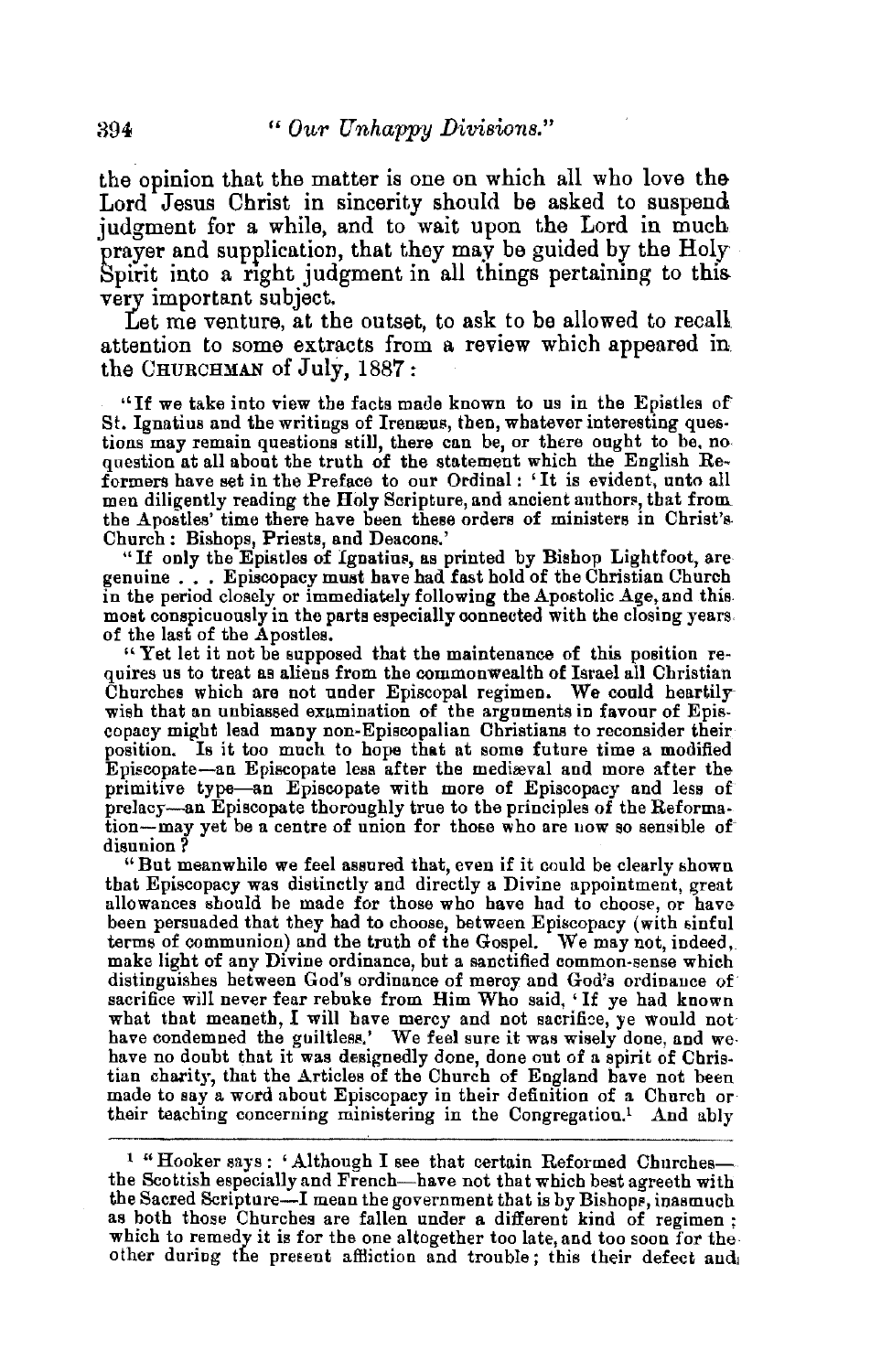and well as our theologians have upheld the Episcopacy of the Church of England, it will be found, we believe, that our great Reformed Divines, before the Restoration (with very few, if any, exceptions), never maintained that Episcopacy was absolutely of the essence of a Church. There is a broad line of distinction to be drawn between a desire strictly to adhere to, and faithfully to maintain, an Order which we may believe to. have arisen under Apostolic authority guided by the Holy Spirit, and a readiness to condemn those who from circumstances or from prejudice have failed to retain such a form of government. It is quite possible to uphold as a basis of our Churchmanship the historical continuity of the Christian Church, and to regard a ministerial succession<sup>1</sup> as the backbone of this historical continuity, and to recognise this succession as normally a succession of Bishops, without attempting to defend the position-a. position very difficult indeed to maintain--that the succession must. always and everywhere be traced only through Episcopal consecration. Some, indeed, of those Anglican Divines who have been regarded as the men as Andrewer, Bramhall, and Cosin) will be found to be very cautious. indeed not to he understood as seeming to excommunicate the Reformed Churches on the Continent. It may be worth while just to refer to the-case of Bishop Overall, who has sometimes been regarded as most uncom-<br>promising in maintaining the claims of Episcopacy, but of whom we have. most satisfactory evidence that he was willing to admit to an English benefice one who had been ordained by the Presbytery at Leyden."<sup>2</sup>

In these extracts there are one or two statements which at the present time, it seems very desirable to examine somewhat more closely, that we may see well if they are defensible; and if we are satisfied that they may be and ought to be maintained,. to defend them in a spirit of meekness, forbearance, and charity.

It is not meant, of course, to call in question the statement. of our Ordinal nor the evidence alleged in support of the primitive antiquity of Episcopacy. We would rather hope-

<sup>1</sup> " Clemens Romanus most distinctly asserts that the Apostles themselves not only appointed a ministry in the churches, but made provision. for a *succession* of approved persons to fulfil the office of the ministry [lhrw~, Mv *ICOifi.rJ(}wutv, BtaOE/;wvrat* ~TEpOI *Beoo"'"aup{vo•* avoper; rl}v A€tT0Vp-*yiav aim1Jv,* cb. xliv.]. The presbyters at Corinth, who had been ejected from their office, had some of them been appointed directly by the Apostles, and some by the persons thus immediately connected with the Apostles {see Lightfoot's *Clemens R.,* p. 137). Their office is called (p. 138) *lniosonn*, And Rothe (the able Presbyterian advocate of Episcopacy) assumes on insufficient grounds that Clement here is describing the establishment of Episcopacy properly so-called. This view is not accepted by Lightfoot (see  $Philipp$ ., p. 203)."

<sup>2</sup> Pp. 7, 14, 15. I quote from a reprint, "The Apostolic Fathers and the Christian Ministry " (Elliot Stock).  $29-2$ 

imperfection I had rather lament in such case than exagitate, considering that men, oftentimes without any fault of their own, may be driven to want that kind of polity or regimen which is best, and to content them-selves with that which either the irremediable error of former times or the necessity of the present hath cast upon them."-(" Eccles. Pol.," book iii., ch. vi., § 16; Works, vol. i., p. 409; edit. Keble.)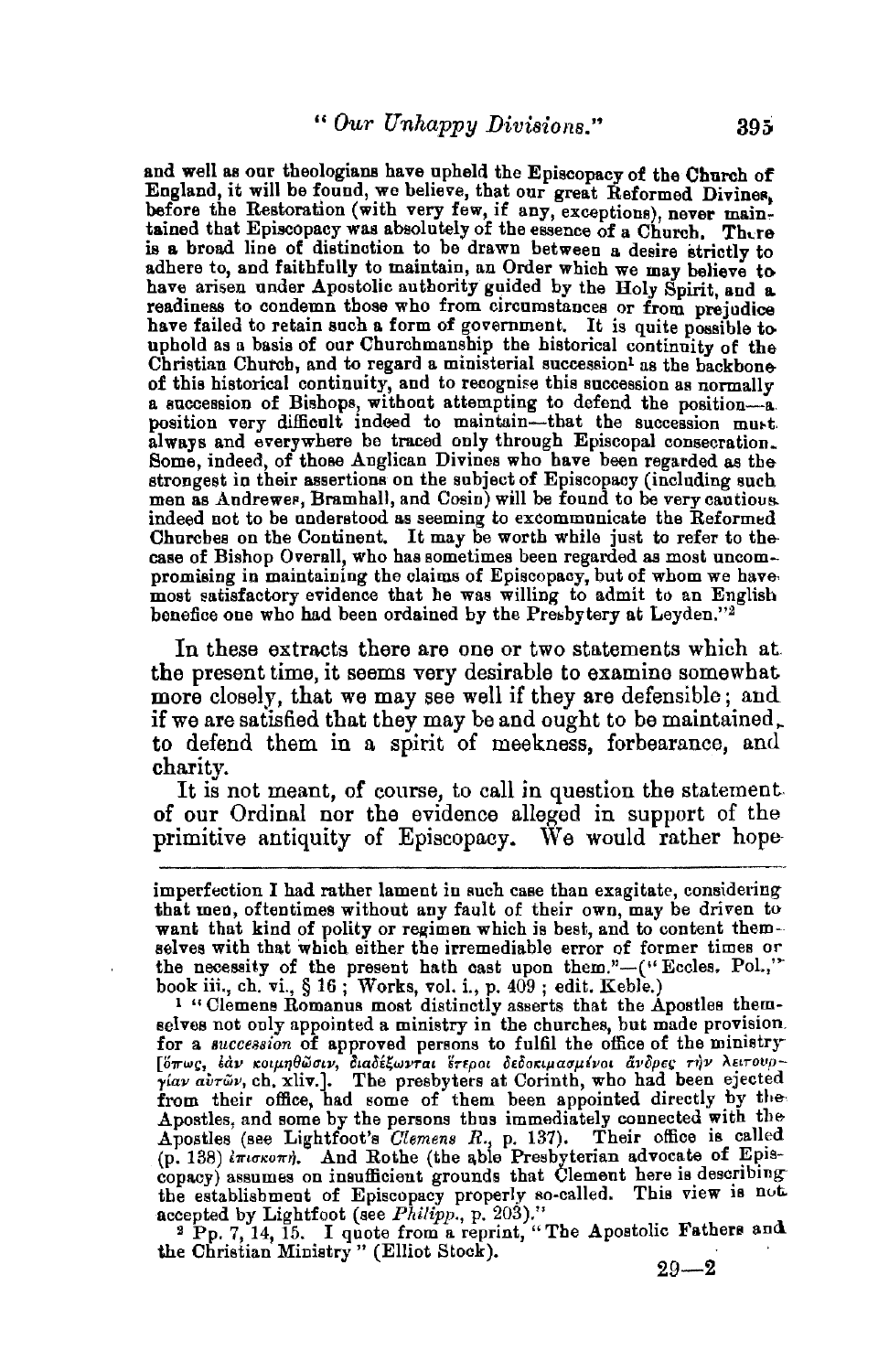that an examination of the claims of this form of Church government may lead before long to the breaking down of some traditional prejudices.

But in present circumstances it seems very desirable to submit to careful and candid consideration what has been said concerning the position that" the [ministerial] succession must always and everywhere be traced only through Episcopal consecration." I have ventured to say concerning this that it is "a position very difficult indeed to maintain."

If this statement is one which at first sight may seem offensive to many, I hope I may, without offence, offer for consideration some arguments, which, as it seems to me, may fairly be urged as giving it some very substantial support.

I wish to rely not so much on the application of the results of critical inquiries-on which learned controversialists may differ-as on well-attested historical facts seen in the clear light of Christian common-sense. There may be a tendency .sometimes to have our attention turned away from a wide field of evidence which should be regarded in its length and breadth, while we are scanning through a critical microscope some minutiæ of details which are interesting rather than important in their bearing on the point to be investigated.

It is admitted that in Apostolic and sub-Apostolic times, and in the writings of the New Testament (and not in these alone), the names of Bishops<sup>1</sup> and Presbyters were applied to the same persons. They were different words signifying the same Order or office. The evidence of this is well stated by Jerome, and has often been reproduced by subsequent writers. There is nothing in this fact that can fairly be alleged as against Episcopal regimen, nor even as against Apostolical authority for Episcopacy.<sup>2</sup> But I venture to think that there is here something which affords a certain presumption against such .a theory of the Christian Church, and of its rightful ministry, .as requires us to believe that the validity of its Sacraments depends on such an essential difference between the two Orders,

<sup>&</sup>lt;sup>1</sup> Bishop J. Wordsworth writes: "The titles [Bishops and Presbyters] in the Christian Church are used in a most perplexing way in its early literature. ... But this may fairly be said: that, whenever the two are differentiated, the title 'Bishop' tends to be the higher, and to be limited to a single person" ("Ministry of Grace," pp. 118, 119. See also pp 125-128).

<sup>&</sup>lt;sup>2</sup> "These, after the Apostles deceased, succeeded them in their charge These, arter the Apostres deceased, successive, and perpetual . . . , These were those whom posterity called *Bishops*. But in the beginning, regard was not had to distinction of *Names.* The *Authority* and *power* was ever distinct" (Bishop Andrewes, in " Certain Brief Treatises," p. 37 ; Oxford, 1641). `See Hooker, "Eccles. Pol.," book vii., ch. ii., § 2 ;<br>Works, vol. iii., p. 148 ; edit. Keble.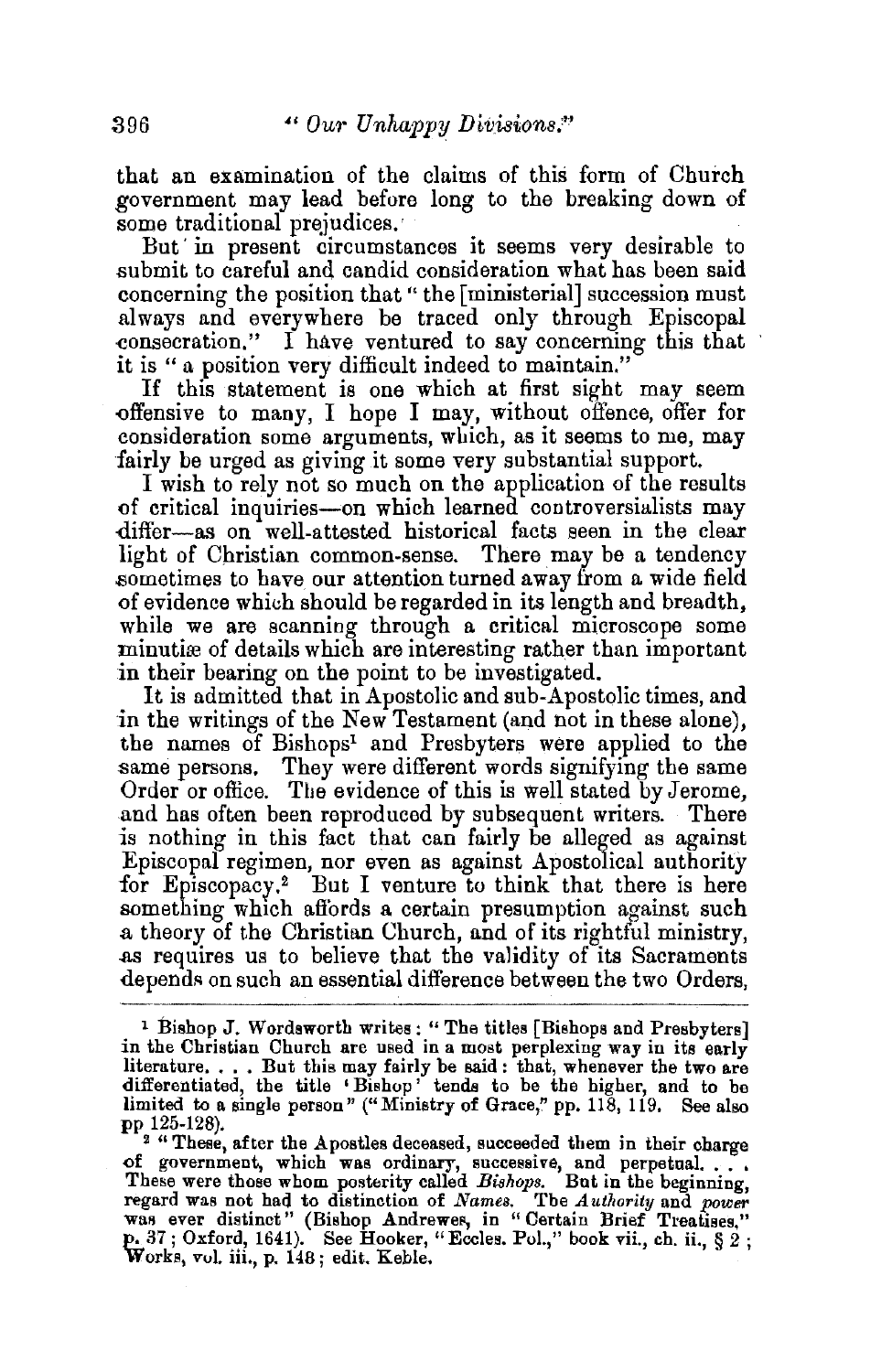that without Episcopal succession<sup>1</sup> and Episcopal ordination. no true ministry can be ever exercised and no valid Eucharist. ever be received. It is not easy to believe that, if such a theory were to be true, and were to be understood as an axiomatic tradition to be held in the Church of Christ from the beginning to the end, we should not have had some clear intimation of this in the scriptures of truth, instead of a use of words which would seem little adapted to prepare us for receiving it.

And the use which Jerome makes of his argument certainly seems to indicate that he recognised some such presumption. and attached some considerable weight to it.

But now, before we go farther, let us beware of conveying a false impression concerning Jerome and his doctrine. It would be nothing but a mistake to suppose that Jerome was influenced by any strong anti-sacerdotalist tendencies. He uses languages which the earlier centuries did not use, and which, I rather think, in some earlier centuries hardly would have been used.<sup>2</sup> He sets the threefold Order of the Christian ministry as ranking in line with the Old Testament Order of High Priests, and Priests, and Levites, and this too by Apostolic tradition. His words should be well noted: "Ut sciamus traditiones Apostolicas sumptas de veteri Testamento, quod Aaron et filii ejus atque Levitæ in Templo fuerunt, hoc sibi Episcopi et Presbyteri et Diaconi vindicent in Ecclesia." (Ep. cxlvi. Ad Evang., Op., tom. i., c. 1083. Ed. Vallarsius. Venetiis, 1766). And it is still more important (in view of our present subject) to observe that he is far from conceding to Presbyters an ordinary right of ordaining. He asks "Quid enim facit *excepta ordinatione*<sup>3</sup> Episcopus, quod Presbyter

· 3 Elsewhere Confirmation also is excepted, but this exception is regarded by Jerome as "ad honorem potius Sacerdotii quam ad legem<br>necessitatis " ("Adv. Lucif.," § 9). See Chrysostom, "I. Ep. ad Tim.,"<br>hom.ii., Op., tom.xi., p. 604 : Τῢγάρ χειροτονία μόνη υπερβεβήκασι [επισκόποι]," **kal τούτφ μονον δοκδυσι πλεονεκτείν τούς πρεσβυτέρους.** 

<sup>&</sup>lt;sup>1</sup> See Editor's Preface, p. lix, in Hooker's Works; edit. Keble.<br><sup>2</sup> Perhaps the earliest approach to such language is to be found in Tertullian, who had written of the "Summus Sacerdos, qui est *Episcopus"* ("De Bapt.," § 17). So in the Clementine Liturgy the celebrant is called  $d\rho\chi\iota\epsilon\rho\epsilon\iota\iota\rho$ . And in the "Apostolic Constitutions" the three Christian And in the "Apostolic Constitutions" the three Christian Orders are compared to the three Jewish Orders (lib. ii., cap. xxv.), though in an earlier part of the same chapter the Bishops are spoken of as the iερέις, offering bloodless sacrifices - δια *Ιησ*όν του μεγάλου αρχιερέως (in Cotelerius, tom. i., p. 237).

Mr. Mossman, referring to the form of Episcopal Ordination in " Apost. Constit.," lib. viii., cap. v., says : "There is not a word from beginning to end to show that he [the Bishop] was admitted by Episcopal Consecration into a separate Order; nor is there even so much as a hint that his peculiar and distinctive function was to be henceforth the exercise of a power to confer the priesthood" ("Hist. of Cath. Ch.," p. 48). But in cap. xxviii.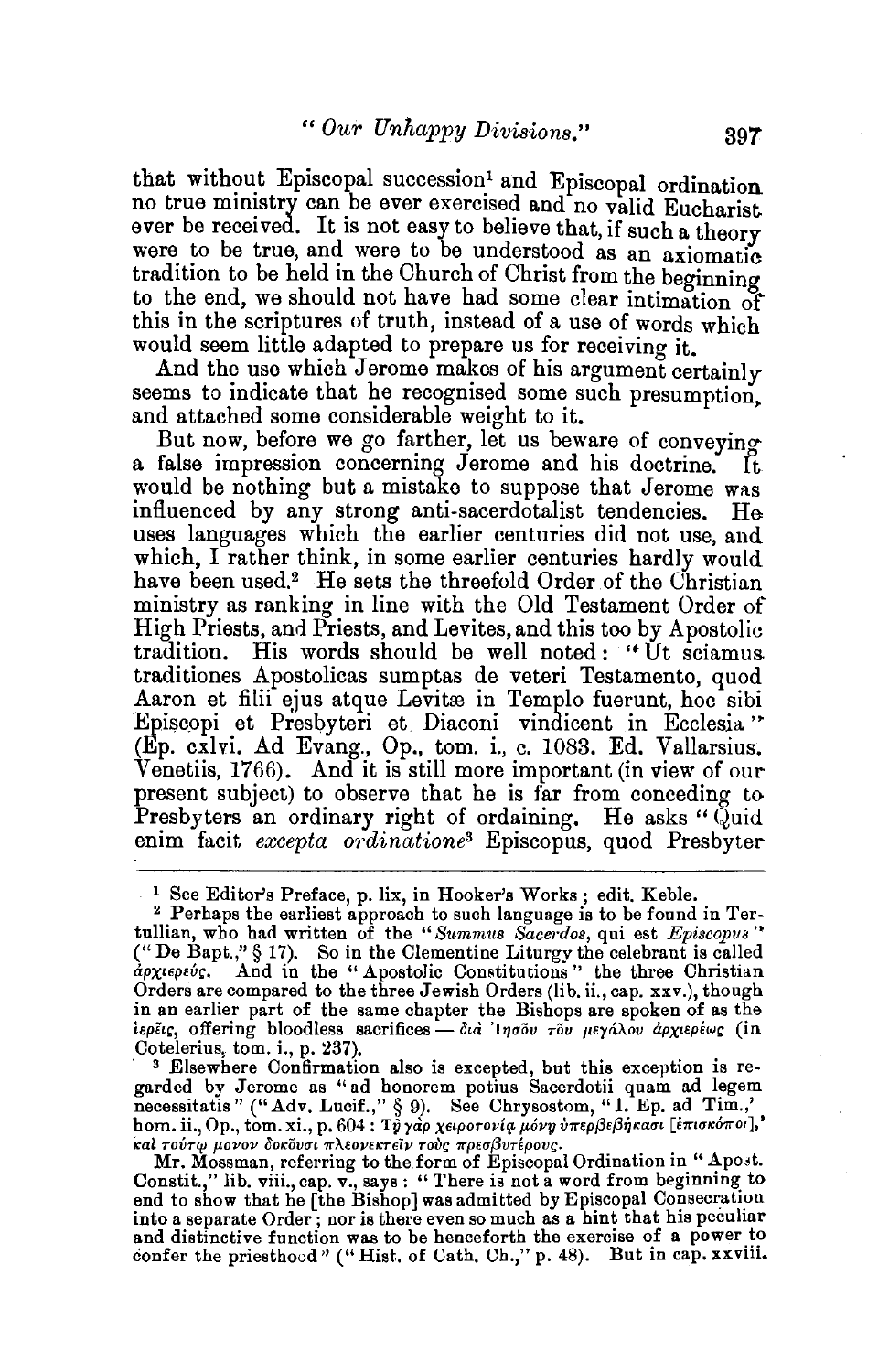non faciat ?" (c. 1082). And he holds that "Ecclesiae salus in summi sacerdotis dignitate pendet " (" Advers. Luciferianos." § 9, tom. ii., par. i., c. 182).

Nevertheless, in this same epistle-arguing against the arrogance of rich deacons, who in the pride of riches would set themselves above Presbyters—he gives us his view of the origin of Episcopacy as arising from the need of a remedy against schism. And it is as an introduction to this that he gives us his argument from the Scriptures as to the original oneness of the office borne by those who were named alike Bishops and Presbyters, and the essential inferiority to these of those who served in the Church by the name of deacons.<sup>1</sup>

And following upon this, in support of the same position, he proceeds to inform Evangelus of an ancient custom which (he says) prevailed in Alexandria from the time of the Evangelist Mark up to the Episcopate of Heraclas and Dionysius—that is, to about the middle of the third century.<sup>2</sup> In this matter his words have been variously interpreted, and, no doubt, sometimes misinterpreted.3 But in their natural and obvious-though not necessary-meaning they indicate that during this long and most important period the Presbyters

the distinctive positions and functions of Bishops, Presbyters, and deacons will be found clearly exprossed. See Cotelerius, tom. i., pp. 410, deacons will be found clearly expressed. See Cotelerius, tom. 1, pp. 410,<br>411. There we are told 'Επίσκοπος ... χειροτονεί. Πρεσβύτερος ... ου

*x*<sub>ε</sub> *indeprovel.* See also " Canones Hippolyti," p. 62; edit. Achelis.<br>Indeed, the regulation which confined ordination to Bishops appears to Indeed, the regulation which confined ordination to Bisbops appears to have been very strict (see Bingham, "Antiquities of Chris. Ch.," book ii., ch. iii.,  $\S$  5), though it is quite possible that this may have been "an acquired and not a primary function of Bishops" (see Smith's "Dict. of Cb. Antiquities," vol. ii., p. 1703, as well as the article "Ordination").

<sup>1</sup> So elsewhere Jerome says: "Sicut ergo presbyteri sciunt se ex<br>Ecclesire consuetudine ei qui sibi prrepositus fuerit, esse subjectos: ita Episcopi noverint se magis consuetudine, quam dispositionis Dominicæ veritate presbyteris esse majores, et in communione debere Ecclesiam regere" ("Ep. ad Tit."). This is regarded by Morinus as a rhetorical exaggeration *("De Sacris Ord." par. iii., exerestion*, § xxi., p. 35; Ant., 1695). For Hooker's observation on it see "Eccles. Pol.,"

book vii., ch. v., § 8.<br>2 According to Eutychius of Alexandria, whose testimony is by no<br>means so good as that of Jerome, the custom was not changed till the time of Alexander, the Patriareh of Alexandria in the Council of Nice. But even in the time of Epiphanius there may have been old men whose fathers could well have remembered the Episcopate of Dionysius.

. s See Hooker, "Eccles. Pol.," book vii., ch. v., §§ 4-7. On Renaudot's view of the matter, see Goode, "Divine Rule," vol. ii., pp. 256, 257. There is some support for the statement that the new Patriarch of Alexandria "always interred his predecessor: and before doing so, placed his dead hand on his own head" (Smith's "Dict. of Ch. Ant.," vul. i., p. 50). An able reply to the unnatural interpretation of Jerome's words will be found in Mossman's "History of the Catholic Church," pp. 100-103. Jerome's statement is found in "Ep. ad Evang.,'' Ep. 146, Op., tom. i., ·col. 1082; edit. Vallarsius, 1766.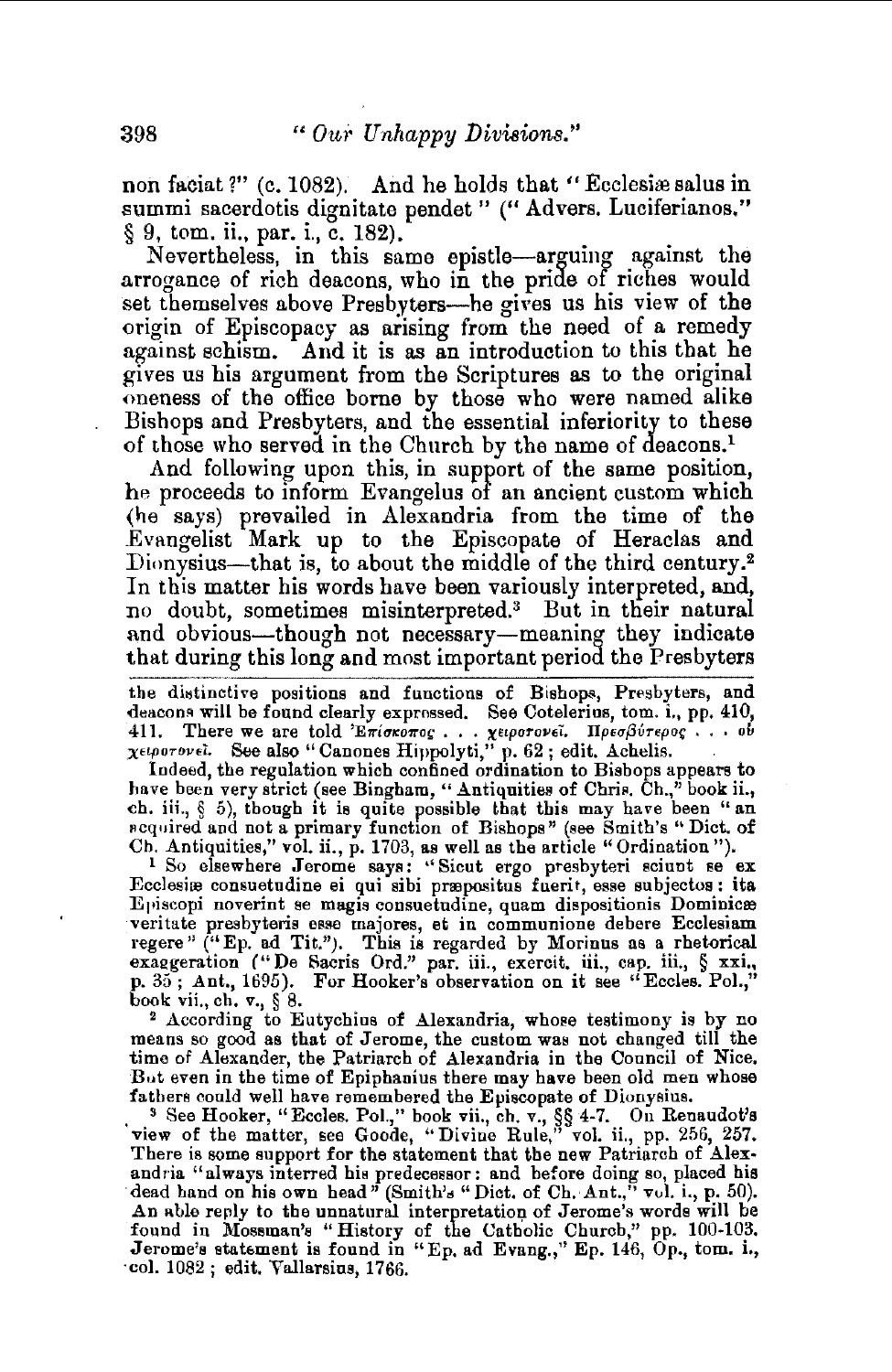of the Church elected one of themselves, who took then the office of Bishop by nomination (not by consecration) as deacons might by election appoint one of themselves to bear the title and dignity of Archdeacon  $(c, 1082)$ .

Now, it may be worth remarking that this statement is not made by Jerome as on the authority of any uncertain tradition which had reached his ears. He speaks of it simply as a fact. And in weighing his testimony it should be remembered (as Bishop Wordsworth bas taught us) that Jerome was a friend of Epiphanius, who was conversant with all that concerned the Church of the Egyptians.<sup>1</sup>

It need not, of course, be questioned that the fact had been received by tradition-very possibly by tradition alone. But in any case the tradition appears to be very fairly attested.<sup>2</sup> Origen's silence on the subject 1s, no doubt, remarkable. But it would be much more remarkable if we could be persuaded

<sup>I</sup>"Epiphanius, the friend and contemporary of St. Jerome, knew Egypt well, and was, I imagine, Jerome's authority for the statement

<sup>2</sup> It is doubtful, perhaps, whether much weight is to be attached to the faying of Poemen the Hermit (see Bishop Gore, in *Journal of Theological 8tudie8,* January, 1902, p. 280); and it is possible, no doubt, to make too much of the testimony of Eutychius, yet it bas been well observed that, though he lived in the tenth century, he "may be supposed to have known more about the ancient customs of his see, in a land like Egypt, than those who have decried him" (Smith'8 "Diet. of Ch. Ant.," vol. i., p. 49). Moreover, his inaccuracies seem to show that the tradition he represents (unlike that of ninth-century writers) is independent of that given by Jerome, so that in the points of agreement we may be said to have in him and in Jerome the confirmation of "two witnesses." (His account may be seen in Goode's "Rule of Faith," vol. ii., p. 255.) But recently the statement of Jerome has been confirmed by the appearance of a third and very important witness in the person of Severus, the Monophysite Patriarch of Antioch in the early part of the sixth century (see *Journal of Theological Studies*, July, 1901, pp. 612 *sqq.*). For other witnesses who accept the statement of Jerome (including Pseudo-Alcuin, Amalarius, Hincmar, and Anselm), see Morinus, par. iii., exercit. iii., cap. ii., §vi. *sqq.,* p. 33.

Full weight should, indeed, be given to the difficulties stated by Bishop Gore from the life and writings of Origen, who lived and taught at Alex-<br>andria till A.D. 231, and who, though he "assumes for the Episcopate a completely stable and traditional position clearly distinct from the Presbyterate," makes no mention of any gradual exaltation of the Episcopate, and does not "represent the Alexandrian Church of his experience as and does not "represent the Alexandrian Church of his experience as differing from other Churches." But this difficulty may, perhaps, be more than balanced by the difficulty of supposing that Jerome's statement and that of Severas should never have called forth a denial if they had not been founded on fact, and the following words of Bishop Gore are worthy of being well noted : "I see no ecclesiastical reason which should hinder us ... from accepting the evidence. Severns of Antioch, in recording the tradition, shows that in his mind it carried with it no. consequences such as modern controversy has sometimes attached to it" *(Journal of Theological Studies,* January, 1902, p. 282).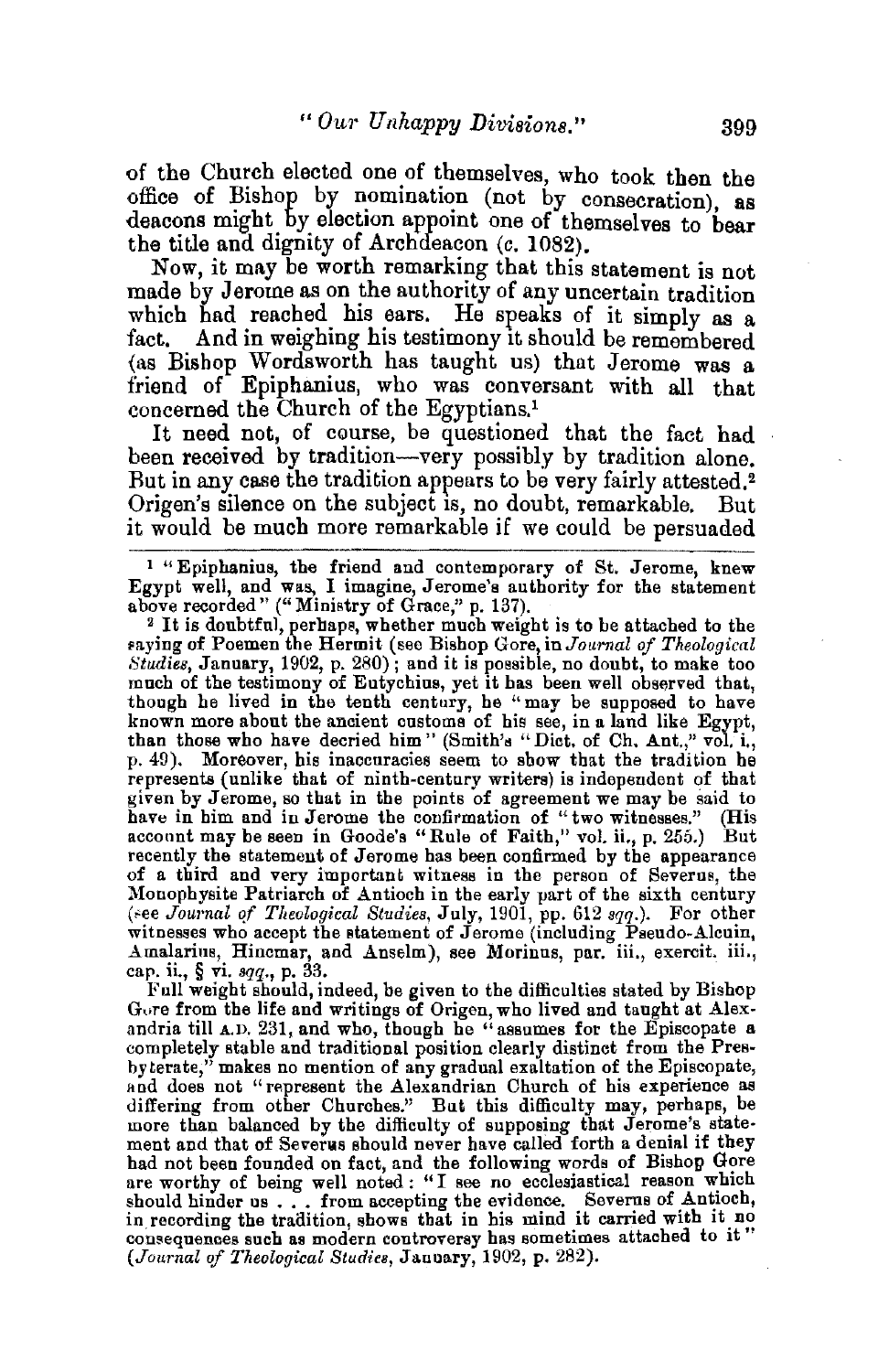that certain modern theories had been ancient, or primitive, And it may possibly be outweighed by the not less remarkable silence of all who might have been expected to deny or disproye the tradition if they were well assured that it had originated in error.

We know that in the ninth century Jerome's account was accepted and evidently understood in what I have ventured to call its natural sense by Amalarius.<sup>1</sup> And the author of the treatise "De Divinis Officiis," which used to be attributed to Alcuin, undoubtedly appealed to it in the same sense.

Moreover, Morinus, to whose careful and laborious industry we owe so much in the way of the unravelling of the web of truth and error in the history of what pertains to the Orders and the ordinations of the Christian Church, not only accepts without question what Jerome has told us, but regards the view of Jerome as embodying the true traditional theory of the Western Church in the matter of Presbytery and its relation to Episcopacy.2

In this matter, indeed, the view of Morinus has been thought by some to be too sweeping. But it would not be difficult to multiply<sup>3</sup> testimonies from scholastic and medieval

<sup>1</sup> Amalarius follows up his quotation from Jerome by saying: "Archi-diaconi consecratio nobis notissima est. Archidiaconus eandem consecrationem habet, quam cæteri diaconi: sed electione fratrum proponitur" ("De Eccles. Off.," lib. ii., cap. xiii., In Hittorpius, p. 141). And Pseudo-Alcuin adopts the same language (''De Divinis Off.," cap. xxxvi., In Op.

Alcuini, c. 1085 ; edit. Paris, 1617). 2 The heading of his Chapter II. (Exercit. III.) contains the following : "Sententia 8. Hieronymi de differentia Episcopi a Presbytero erat illo tempore in Ecclesia communis, et a posteris ad Scholasticos usque diserte et repetitis verbis ipsius asserta et prædicata. Alexandriæ Presbyter electus Patriarcha non consecrabatur. Quia alia actione inaugurabatur. Episcopi et Presbyteri una Ordinatio" (p. 29). Bishop J. Wordsworth says truly: "Morinus, indeed, goes so far as to

endorse the judgment of Hilary the Deacon (1 Tim. iii. 8: 'Episcopi et Presbyteri una ordinatio est'), and to declare that it is the general opinion of the Latin Fathers (' De Sacr. Ord.,' iii., p. 30 *sqq.*). We bave seen the confirmation of this statement from the Roman Church Order, and, doubtful as it may be as a statement of general application, I believe that Morinus is right as regards Rome and Alexandria up to the begin-

ning or middle of the third century" ("Ministry of Grace," p. 136).<br><sup>3</sup> Thus, Lombard (4 Sent., Dist. 24) declares that the Primitive Church had Bishops, priests, and deacons, yet knows but two  $Orders$ -Diaconate and Priesthood.

Bonaventura says : "Episcopatus deficit ab ordine" (4 Sent., Dist. 24, 9, 3).<br>Aquinas and Durandus teach that in a certain sense Episcopacy is an

Order, not strictly distinct from priesthood, except as what is perfect is distinct from imperfect.

Dominicus Soto says : "Episcopatus non est sacramentum ordinis : est tamen ordo, hoc est, Dignitas et gradus altior sacerdotio."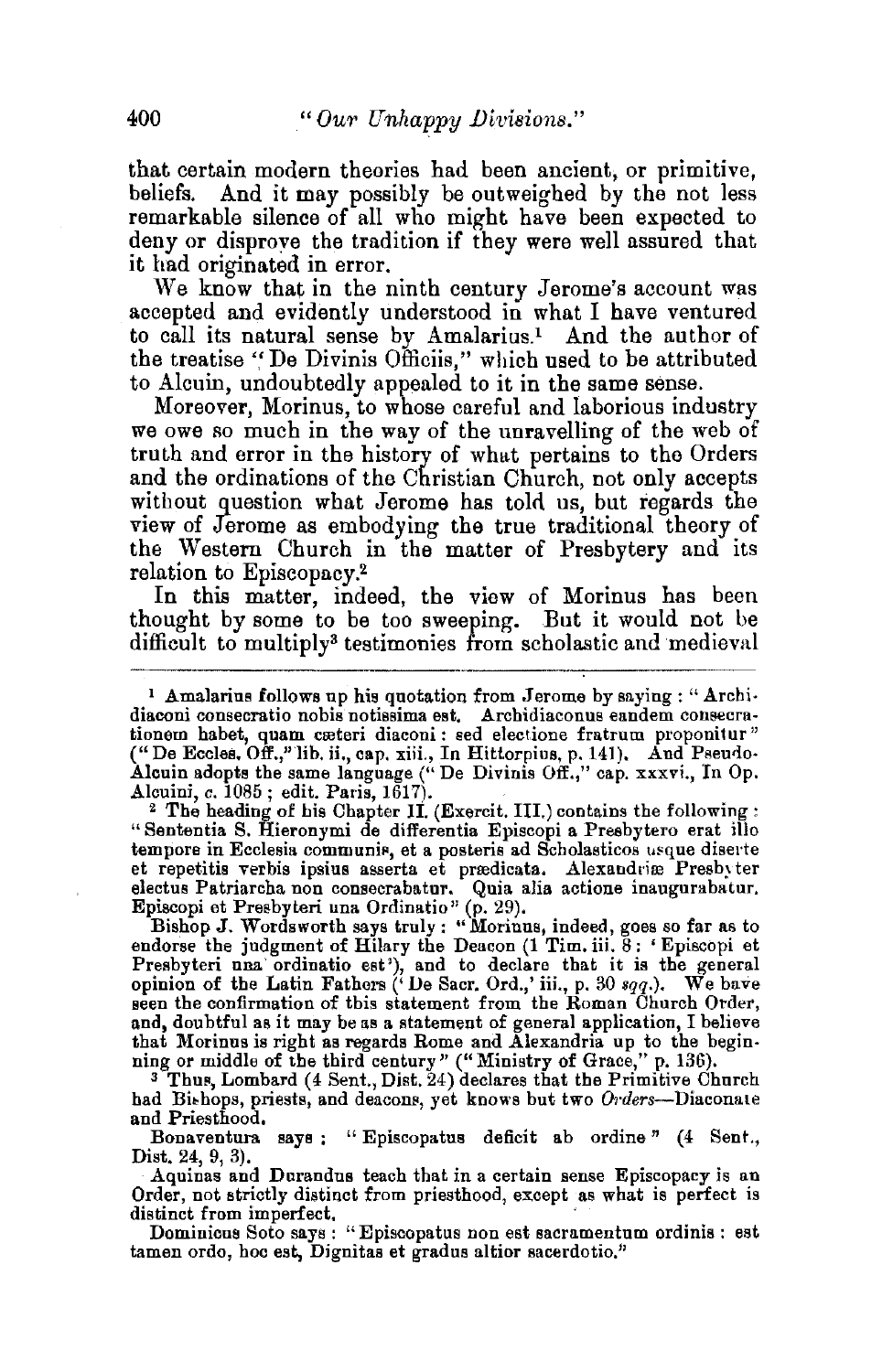authors to the view that, in a strict sense, Bishops and priests belong to one and the same Order, having powers differing not in their real essence, but only in respect of an ecclesiastical position and restraint. The tendency of the scholastics to msist upon this may probably, mdeed, be accounted for in part by their anxiety to maintain the sevenfold division of the ministerial Order-a position which necessitated the counting of Bishops and priests as included in one Order.<sup>1</sup> If they were to be regarded as two Orders there would be eight Orders instead of seven.2 But anyhow such was regarded as the traditional teaching of the Western Church.3

So much concerning the statement of Jerome, so much about the Alexandrine tradition. Perhaps the time has not

Navarrus affirms it to be the *common* opinion, and Fabius lncarnatus pronounces it the *more common* opinion that there are only *seven Orders.* 

These abbreviated testimonies may be seen quoted at length in "Brief

<sup>2</sup> Thus, the Catechism of the Council of Trent teaches concerning the "Ordines Ministrorum Ecclesiæ" that "Majores vel sacri, sunt, ordo sacerdotalis, diaconatus, et subdiaconatus: ad minores referuntur acolyti, exorcistæ, lectores, ostiarii" (pars. ii., cap. vii.,  $\S 26$ ). Here is no mention at all of Bishops, and consequently the Episcopal office is not regarded as an Order distinct from the priesthood; and in Sect. xlix. follows the instruction that there are "Quinque gradus in ordine sacerdotali," which are these : "Primus Sacerdotum . . . Secundus Episcoporum . . . Tertius Archiepiscoporum . . . Quartus patriarcharum . . . Quintus summi pontificis." A.ll these are regarded alike as only different grades of the same Order. So Bellarmine, in his retractations, instead of maintaining "Presbyteros et Episcopos esse duos species Sacerdotum," says, "Rectius dixissem, esse unum ordinem, sed gradus diversos" (see "Brief Treatises," p. 157).

a Morinus tells us that in the view most commonly held by the ancient scholastics it is held "Quidquid Ordinis proprie dicti, qua ratione dicuntur septem Ordines: quidquid Sacramenti et characteris habet, illud esse debet, haurire. Sed Episcopatum per se nihil aliud dicere quam officium, dignitatem, potestatem, authoritatem Sacerdoti datam multo ampliorem, et augustiorem per consecrationem Episcopalem, ea quam per Sacerdotii characterem nactus fuerat" ("De Sac. Ord.," pars. iii., exercit. iii., cap. i., § v., p. 6).

He approves the opinion which "Omnem illam potestatem et authoritatem qua Episcopus Presbyteris eminet, Divinæ tribuit voluntati, quæ per consecrationem deputat e Presbyteris unum ut sit aliis superior, multaque agere possit virtuti illius deputationis et consecrationis, qure

non poterat dum esset tantum Presbyter" (§ 14).<br>And he quotes from Alexander : "Presbytero tolli non potest conse-And he quotes from Alexander : "Presbytero tolli non potest conse-<br>crandi potestas, quia pendet a charactere qui est indelebilis, sed tantum executio: Episcopo autem utrumque, et Potestas Ordinandi et executio, eo quod potestas Episcopalis qua talili', characterem non imprimit" (§ 15).

<sup>&</sup>lt;sup>1</sup> Richardus says: "Non sunt nisi septem ordines in Ecclesia: quod non esset verum, si Episcopatus esset ordo."

Aureolus teaches that the Episcopate may be called an Order, yet not as distinct from the priesthood.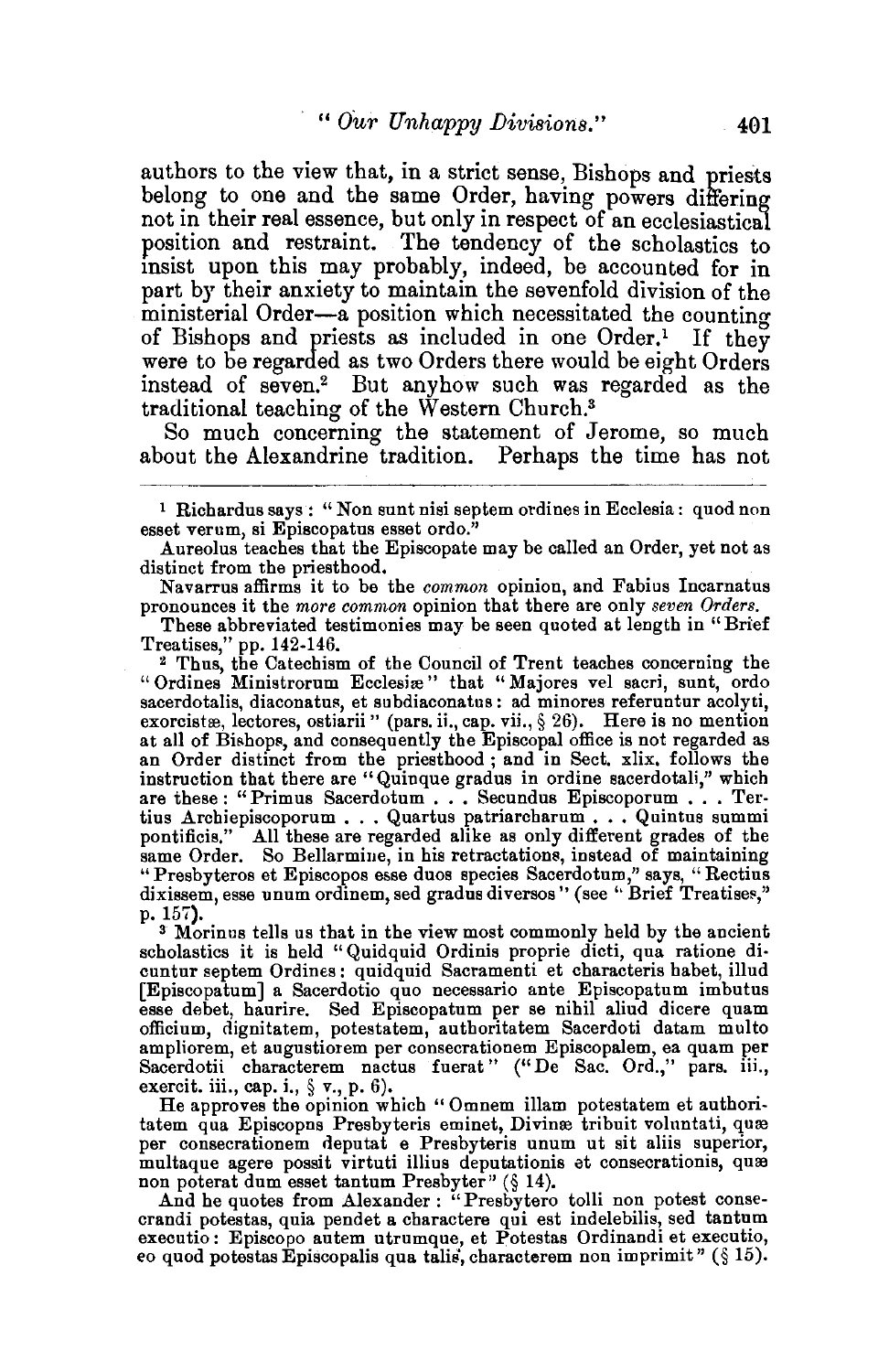been altogether wasted in writing so much on this point, though it is much more than seems to me to be necessary or very important for my purpose.

For the readers of the CHURCHMAN I venture to hope that a simple common-sense argument will carry far more weight. And I wish strongly to insist upon this: that my commonsense argument does not at all depend on the truth of the tradition or the accuracy of Jerome.

The mere fact that such a tradition lived, and lived quietly, that it spread, and spread without producing an ecclesiastical earthquake, that not even a lightning-flash or a thunder-clap was ever caused by it—this is all that we need to build our argument upon. Could such an account have spread abroad and been believed, and lived peaceably, in such an atmosphere as some would have us regard as the only true atmosphere of true Church doctrine and sound Church principles? I must make bold to submit this inquiry to the consideration of all who would desire to form a true judgment on this matter.

It is not, of course, to be supposed for a moment that such a Church as that of Alexandria could have lived in anything like an isolated position with no inquiring eyes upon it from the rest of Christendom. And it would be a scarcely less serious mistake to suppose that in those days no account was likely to be taken of invalid or irregular ordinations.<sup>1</sup>

If we are to suppose that certain modern theories are an inheritance received by tradition from pure and primitive Christianity, how are we to account for the fact that, in view of the acceptance and extension of such a report concerning such an important Church as that of Alexandria, no cecumenical condemnation was ever pronounced on an error so serious as to imperil its claim to be accounted a living branch of the Church of Christ ? On such a supposition how is it credible that the report should be spread abroad and yet no synodal investigation, no episcopal inquiry, ever have been instituted? How could such an irregularity in such an essential matter ever have been spoken of and regarded simply as a singularity to be noted, and noted, perhaps, with more or less disapprobation, but not to be looked upon as affecting the very standing of Alexandria in the position of a Christian Church?

Have we any indication of anything at all like the feeling which might have said to the laity of Alexandria: "Alas! you have been mocked with unrealities in the sacred services of the Church, and even in very sacrifice of the Christian altar. You have had given you by the hand of a pseudo-Sacerdos (or of a' no-Presbyter') mere bread and wine, when

<sup>&</sup>lt;sup>1</sup> See Bingham, "Antiquities of the Chris. Ch.," book ii., ch. iii., § 6.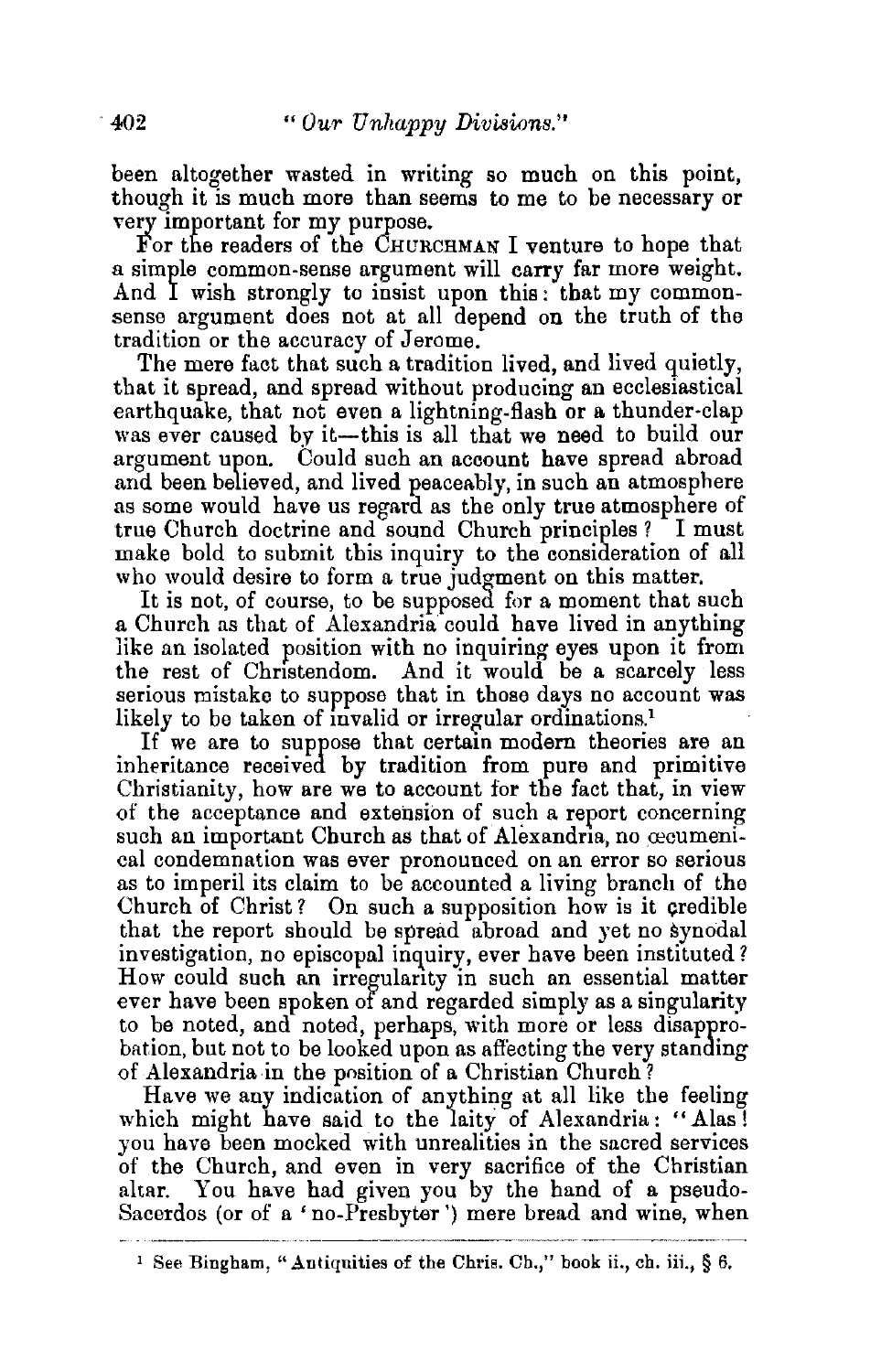:you ought to have been receiving from the hand of a true l'riest the very Body and Blood, together with the very Soul and Divinity of the Incarnate Son of God"?

Yet the use of such language as this, would it not have been the kind thing, the only right thing, if only such words were held to be true words, or words whose terrible truth could only be modified by a charitable hope that God's overflowing mercies might even have somehow extraordinarily made good to them what human error had withheld from them in a compassion which might make the Church's soul ·€xtend beyond the limits of the church's body?

I hope I have not overstated, I trust I have not desired to ·overstate, matters, or to misrepresent the attitude which certain modern opinions should consistently have taken up in respect ·of the practice of an ancient Christian Church, and which was not, I believe, taken up by the Christianity of earlier centuries: or I would rather say an attitude the conspicuous absence of which, in the history of early Christianity, can hardly be ~~ccounted for except by a candid acknowledgment that the }'osition which requires for a true Church that the succession must always and everywhere be traced through Episcopal ·eonsecration is a position "very difficult indeed to maintain."

Somewhat more which has to be said on what may be called :nnother branch of this subject must be reserved for another paper.

I will only now very briefly address myself to an inquirer who may be supposed to ask, Is this all that has to be urged as against the notion that a " quod semper, quod ubique, quod ab omnibus" argument can fairly be urged in support of the necessity of Episcopal succession? And my answer must be that I believe this to be by no means the whole of the case from the witness of antiquity as against such a necessity. incline to think that something very material might be added from the history of the Church of Rome,<sup>1</sup> yet  $\check{I}$  cannot but ·think that. if my argument is valid it needs no further addition.

I will only then ask the reader's attention for a moment to a saying of Tertullian: " Quod enim ex æquo accipitur, ex .:requo dari potest " (" De Baptismo," xvii. Op., p. 231 ; edit. Rigaltius, 1689). This is said concerning baptism as lawfully to be administered by laymen, its administration by ministers only being a restriction "propter Ecclesiæ honorem, quo salvo pax est. Alioquin etiam laicis jus est." The same truth is 'still more strongly expressed by him elsewhere.2 But it con-

<sup>1</sup>See Bishop Wordsworth's" Ministry of Grace," pp. 125-131. 2 The memorable passage from the "De Exhortatione Castitatis" -(§ vii.), "Differentiam inter Ordinem et Plebem constituit Ecclesire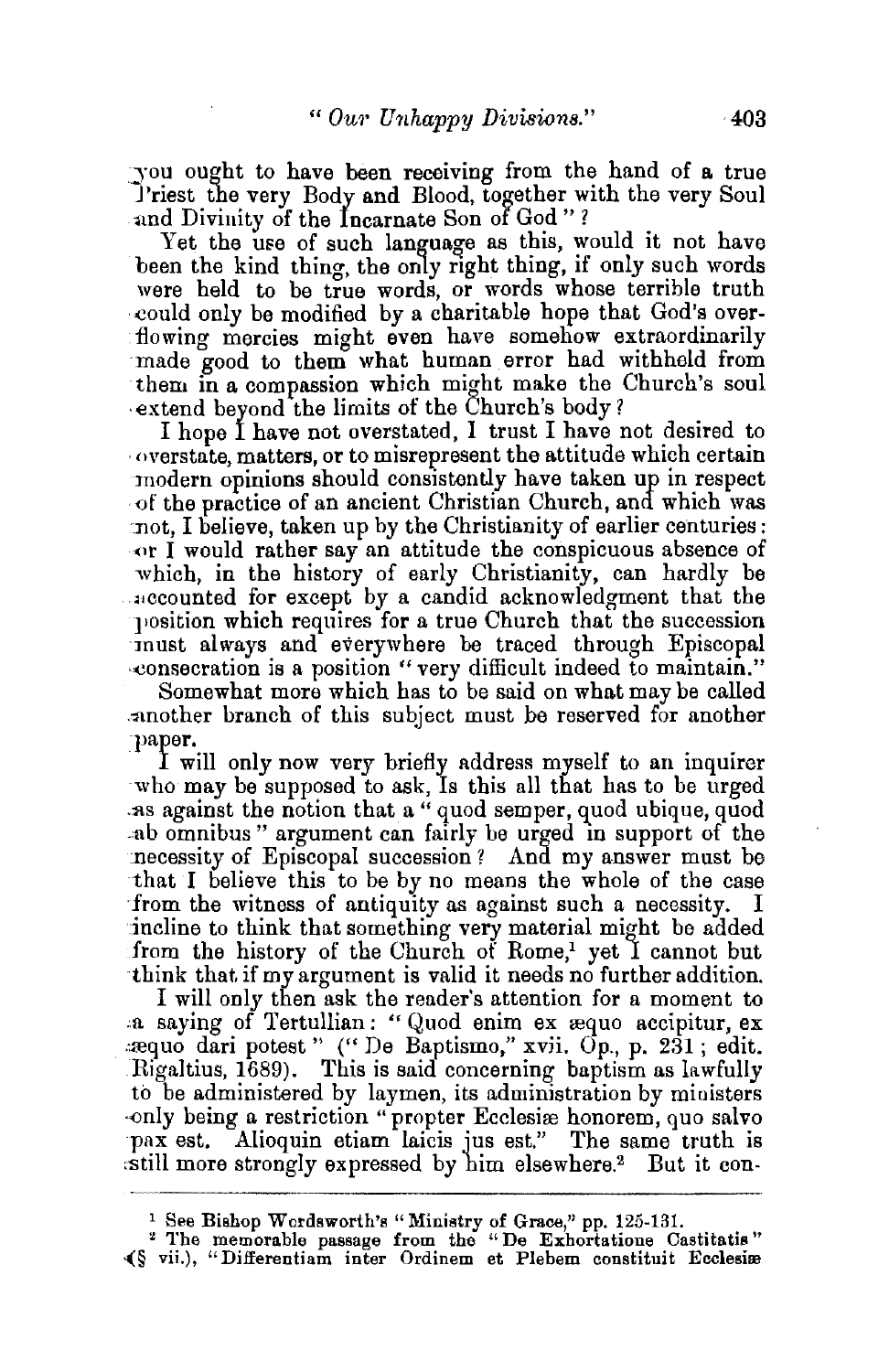cerns us rather to observe that this was no singular notion of Tertullian. It is distinctly enunciated by Jerome, who, speaking of the same restraint as needful for avoiding of schisms, adds : " Inde venit, ut sine chrismate et Episcopi jussione, neque Presbyter, neque Diaconus jus habeant baptizandi. Quod frequenter, si tamen necessitas cogit, scimus etiam licere laicis. Ut enim accipit quis, ita et dare potest" (" Adv. Luciferianos,"  $\hat{\mathbf{S}}$  ix., Op., tom. i., par. i., c. 182; edit. Vallarsius, Venet., 1767).

It may be urged, no doubt, that in both these cases the application of the principle is only made to the case of lay baptism, the validity of which is commonly allowed. But the principle stated is one which certainly admits of an *extended* application. And if a baptized man, because he bas received baptism, can *therefore* also administer baptism, it may fairly be argued that on the same principle one who has received the Order of Presbyterate has also the inherent power of ordaining to the Order of Presbyters. And I believe it will be found that such an application of the principle was subse-

Auctoritas, et honor per Ordinis consessum sanctificatus : adeo ubi Ecclesiastici ordinis non est consessus, et offers et tinguis, et sacerdos es tibi solus. Sed ubi tres, Ecclesia est, licet laici" (Op., p. 522 ; edit. Rigaltius, Paris, 1689), is not quoted here, because it is not questioned that it. was written after Tertullian had become a Montanist (though Bishop Kaye believed that he had not then embraced Montanism in all its rigour-" Writings of Tertullian," p. 61). The evidence of this is found in a passage where appeal is made to a prophecy of Prisca (§ x.). Aud Bishop Gore urges ("Christian Ministry," p. 206) that there can be little doubt of the genuineness of this passage. The question, then, naturally suggests itself: Why were these words, which "belong to the true text," omitted? They have no place in the edition of Rigaltius : "ad vetustissimorum exemplarium fidem sedulo emendata" (Paris, 1689). And I think we can hardly fail to see a hand pointing to the true solution of this *phamomenon* in the words of Manutius, who, in the Preface to his Roman Edition of the Fathers, professes that, in accordance with the Pope's injunction, they are issued "Sic emendati, ne qua supersit labes quæ imperitorum animos objecta falsæ doctrinæ specie possit inficere" (see Goode's "Rule of Faith," vol. i., p. 205). And if it should be found, as I incline to think it will, though I have been hindered from fully investigating this point, that, after the work of the censor had eliminated the words which sounded of Montanism, these words were allowed to remain and pass current among the orthodox, which said, "et offers, et tinguis et sacerdos es tibi solus,'' then it will hardly be denied that there remains a very valid and important argument, showing that language which has a very valid and important argument, showing that language which has so heretical a sound in the ears of some of our new teachers was not felt to be so abhorrent from the standpoint of more ancient Church principles. The words were afterwards, indeed, strangely *amended* by Pamelius, who acknowledged that he struck out the "non"; but they were restored by the honesty of Rigaltius, who added a note admitting that they recognised the power of a layman to administer Baptism and the Eucharist-a note which he was afterwards forced to withdraw (see Goode's "Rule of Faith," vol. ii., p. 229).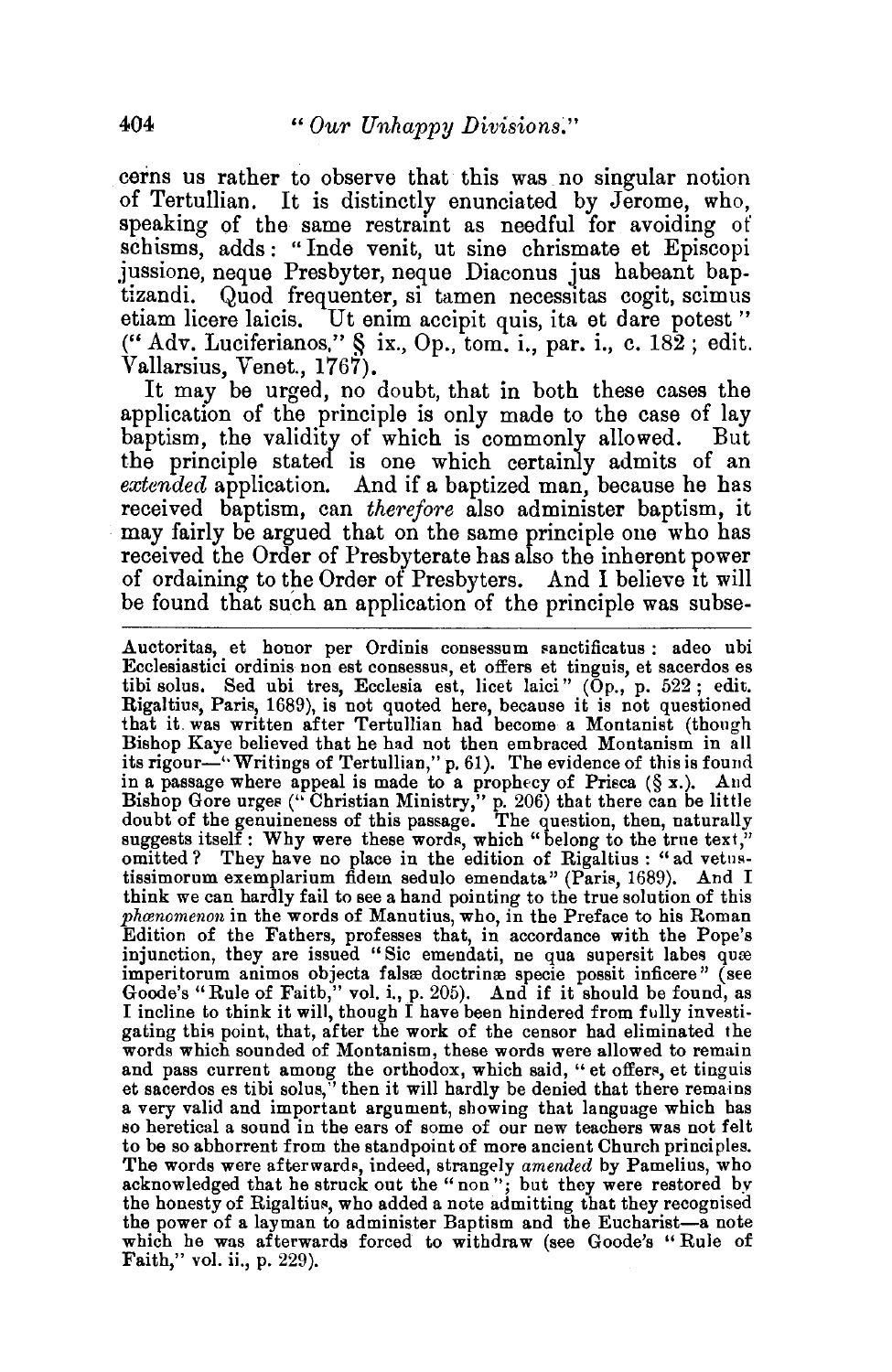quently allowed and sanctioned by approved writers in the Roman communion.

Thus Rosellus is quoted as saying: "It seemeth that a man confirmed, though he be a layman, and not in Orders, seeing he has received a character by his confirmation, may aive that character to another by the Pope's mandate " (Rosellus "de potestate Imp.," par. iv., c. 16. See "Brief Treatises," p. 166). And again, " Volunt Doctores, quod Papa potest committere, cuilibet Clerico, ut conferat qure habet ipse: ut si est Presbyter, possit ordinare Presbyterum, et diaconus diaconum" *(Ibid.* p. 167}. And so Armachenus (Bishop Fitz-Ralph, 1347), "Videtur quod si omnes Episcopi essent defuncti, sacerdotes possent Episcopos ordinare" ("Sum. contra Armen.," lib. ii., cap. vii. See  $^{6}$  Brief Treatises," p. 168).<sup>1</sup>

And all this is nothing more than is distinctly assertedand asserted as an application of the same principle-in one of the glosses which Is found in the Decretum of Gratian. The gloss is read thus: "Tamen ex demandatione pape quilibet conferre potest quod habet: unde ordinatus ordinem quem habet conferre potest, et Confirmatus Confirmationem " (par. iii., "De Consecratione," Dist. v., Can. iii. ; "Manus quoque," p. 1343; edit. Venet., 1567).

It is scarcely necessary to ask the reader to observe that the Pope here is not supposed to be by Papal authority giving any man a power which he did not before possess. He is only releasing a man from restraints which have been laid upon him by ecclesiastical law or order, and so giving him authority to exercise a power which belonged to him before as being essentially inherent iu the office and order which he had received.

Nevertheless there is nothing in all this that need militate with the view of an Apostolic origin (in some sense) of Episcopal Pre-eminence and Rule and Authority.2 The messages

Whitgift says: "The Levitical priesthood is no figure of the ministry of the Gospel" (Works, vol. i., p. 368, P.S.).

This does not deny the *analogy* between priests in the Old Covenant and Presbyters in the New. Hooker says: "The Holy Ghost throughout the body of the New Testament making so much mention of them [Presbyters] doth not anywhere call them priests. The Prophet Esay, I grant, doth (lxvi. 21] ; but in such sort as the ancient Fathers, by way of analogy'' ("Eccles. Pol.," book v., ch. l.xxviii., p. 3; Works, vol. ii., p. 472; edit. Keble). See Bilson, "Perpetual Government," p. 309;

<sup>&</sup>lt;sup>1</sup> On this subject see Bilson's "Perpetual Government of Christ's

Church," pp. 160, 286, 322; edit. Eden, Oxford, 1842. *<sup>2</sup>*On this subject see Jeremy Taylor, "Episcopacy Asserted," lect. 21, Works, edit. Eden, vol. v., p. 71, 72, where it is argued that, "by St. Hierome's own confession, Episcopacy is by Divine right a superior Order to the Presbyterate"  $(p, 72)$ .